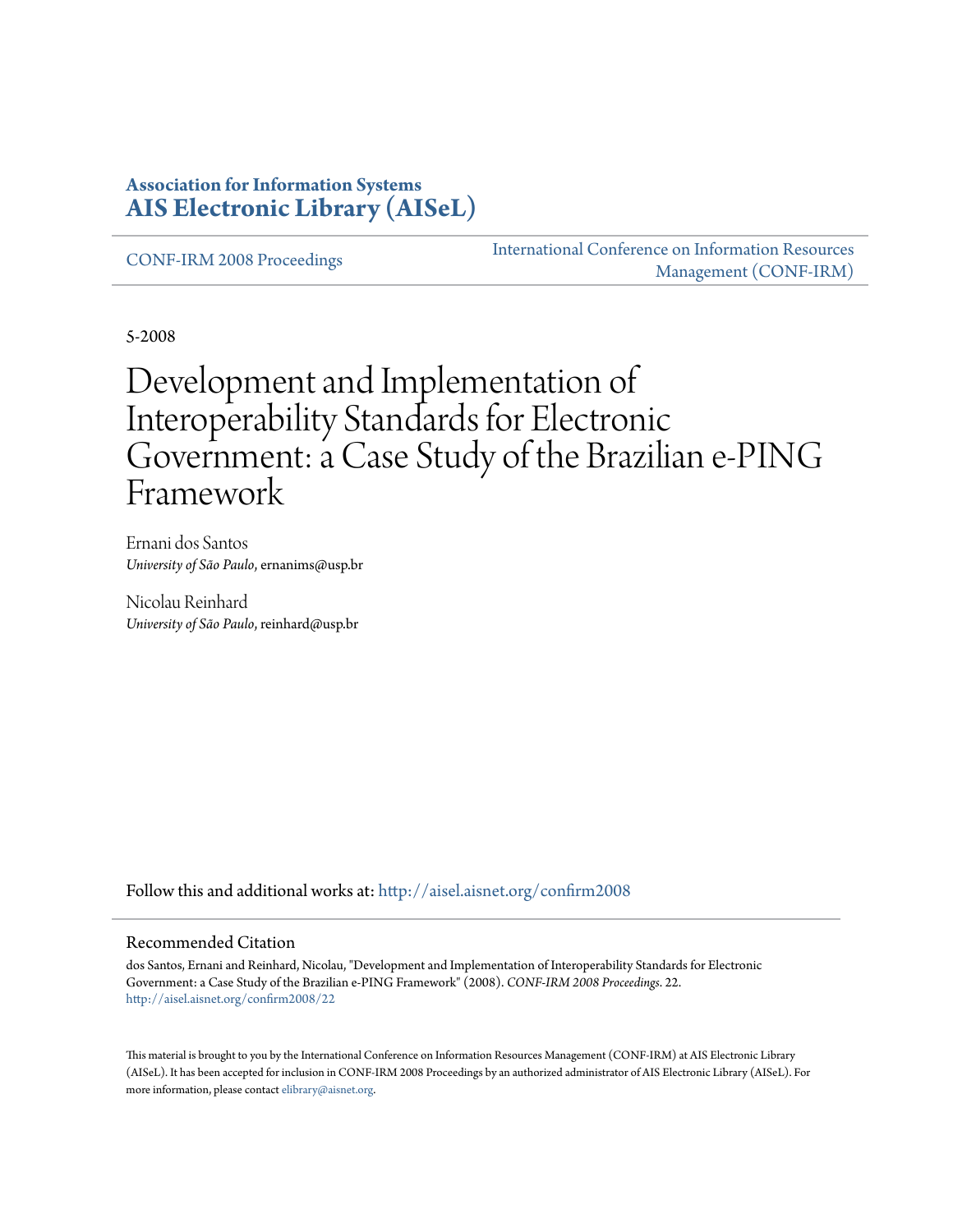# **33F. Development and Implementation of Interoperability Standards for Electronic Government: a Case Study of the Brazilian e-PING Framework**

Ernani dos Santos University of São Paulo ernanims@usp.br

Nicolau Reinhard University of São Paulo reinhard@usp.br

#### *Abstract*

Though it may seem commonsensical that interoperability standards play an important role in systems integration and information sharing within the environment of electronic government, establishing these standards is no easy task. This process is highly complex due to the number of participating agents, the environment in which it takes place and the interrelation between the agents and the environment, not to mention the likely conflicts of interests connected with this interrelation. It is also believed that the affected agents' perception of the relevance and the legitimacy of the defined specifications may influence the latter's adoption. Based on these assumptions, this paper analyses the development and implementation processes of standards for electronic government from the standpoint of Institutional Theory. It presents the preliminary findings of an exploratory qualitative case study, based on document analysis and semi-structured interviews, of the framework interoperability specified by the Brazilian Federal Government (e-PING). The results point out some of the institutionalization processes and legitimacy mechanisms that are being used by the government in the establishment of those standards and the likely implications of those actions for full compliance with the said standards.

# *Keywords*

Interoperability Framework, Standards for electronic government, Standardization, Electronic Government, e-PING, Brazil.

#### *1. Introduction*

Standardization can bring several benefits to public administration, such as improved data administration; it can also contribute to the information infrastructure, enhance accountability and better the coordination of programs and services, among other positive effects.

In the specific case of electronic government, the UN considers that the ideal environment for users is a single access point to all information and services (United Nations 2001). In this context, it is easy to see the importance of adopting standards, given the need for systems integration and information sharing. Several authors, such as Akbulut (2003), Dawes (1996), and Landsbergen and Wolken (2001), have already investigated these processes among government agencies and identified standardization as a conditioning factor.

Standardization is necessary to enable data exchange and its re-use over time. It also prevents getting locked into proprietary tools and formats (EPAN 2004). However, for a standard to be successful it must be accepted by all agents involved in the transactions that are affected by it. Furthermore, this adoption may depend on the perception of the standard's relevance by the agents involved. Therefore, the conduction of its development and implementation processes is very important, because of the influence that it can exercise over this perception.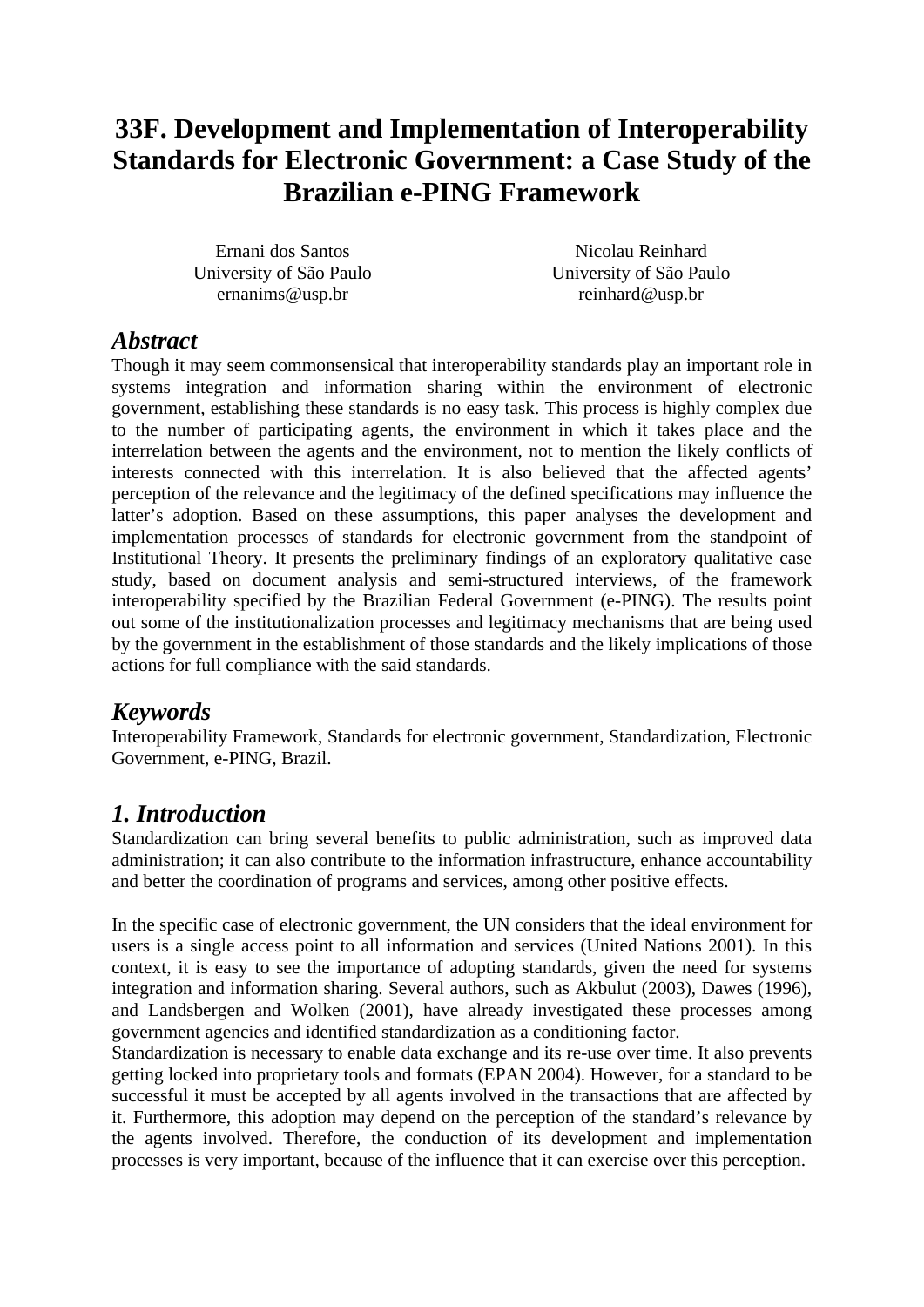The objective of this paper, based on the concepts of institutionalization, isomorphism and legitimacy proposed by institutional theory, is to analyze the development and implementation processes of an interoperability framework for electronic government and, using this analysis as a starting point, to identify the mechanisms employed for the establishment of those standards and the likely implications of their adoption. As empirical support, the article presents an exploratory case study of the e-PING framework - Interoperability Standards for Electronic Government, a set of specifications implemented by the Brazilian Federal Government (e-PING 2006)

# **2. Institutional Theory**

The point of view of Institutional Theory, in particular of New Institutionalism (Powell & DiMaggio 1991), regarding the process of technology adoption advocates a model of rational players guided by utilitarian calculations in their decision-making. According to this approach, organizations suffer the demands and pressures of their external environment not only in relation to elements of a technical and economical nature (production and exchange of goods and services), but also of a cultural nature, which require that they play certain roles and maintain certain appearances (Scott 2001).

Thus, organizational action ceases to be the result of a choice among several possibilities delimited by internal arrangements; instead, we have a limited group of legitimated options defined by the group of players that make up the organizational field. The way in which this organizational field exercises its influence is through institutions: the set of norms, rules and values that indicate to the organization what can or cannot to be done (Hoffman 1999; Scott 2001). Thus, organizational actions can be guided by individual or social objectives, regardless of the objective, rational or efficiency criteria.

Scott (1995) defines institutions as a structure or a cognitive, normative or regulatory activity that provides stability and meaning for social behavior. Institutions rely on several types of support, such as cultures, structures and routines, in which are at play at several levels of action. According to Jepperson (1991), an institution is a process organized and established as a normative system of self-reproduced and socially constructed routines.

Another important concept established in the new institutionalism theory is institutionalization. For Zucker (1991), this refers to the process whereby individual players transmit what is socially defined about reality and, at the same time, as a variable of an action that can be considered correct within a certain social reality. This author states that this process usually happens as a by-product of the creation of other structures. According to Powell (1991), institutionalization is a compulsory process that forces units of a population to act in the same way as other units that are facing the same situations, an idea that he called isomorphism.

#### **2.1 Isomorphism**

One of the main Institutional Theory arguments is that organizations have an inclination for imitation, or isomorphism, which can be defined as the search for the homogeneity of structures, processes and actions within organizations. DiMaggio & Powell (1991) and Powell & DiMaggio (1991), point out three main mechanisms whereby organizational isomorphism occurs: coercive pressures, mimetic process, and normative influences.

Coercive isomorphism comes from formal and informal pressures on the organization (DiMaggio & Powell 1991). This pressure can be exercised by force, persuasion, or even by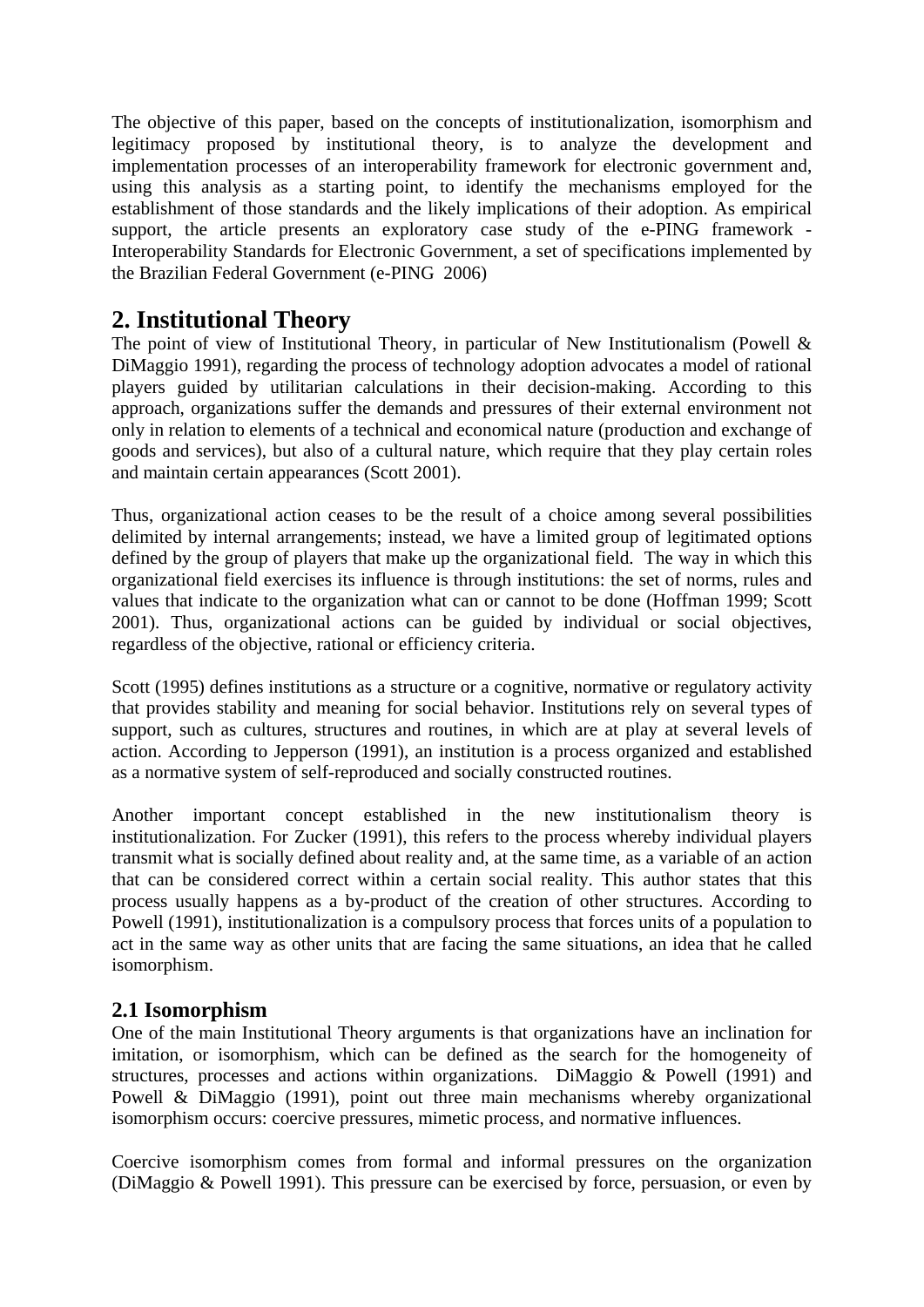order. Some organizational changes can happen due to government pressures or laws that impose procedures and operating standards upon a certain sector.

The second isomorphism mechanism is the mimetic process, justified by the fact that uncertainty encourages imitation. When organizational technologies are not understood very well, when the goals are ambiguous or when the environment creates symbolic uncertainties, organizations can model themselves on other organizations (DiMaggio & Powell 1991).

As some organizations adopt practices regarded as efficiency enablers, there are pressures from the employees, stakeholders, consumers and even from society at large for others to adopt them also. In other words, the most available solution and the one considered as more generally appropriate is the first to be adopted. There is a variety of practices that organizations need to adopt in order to be regarded as modern not only by their employees but also by their customers (or users) (DiMaggio & Powell 1991). Therefore, processes, rules, procedures and structural formats can be copied and thoroughly disseminated, although there is no concrete evidence that such models contribute to organizational effectiveness.

The third mechanism whereby isomorphism occurs is by normative pressures. Those pressures result from organizations' professionalization resulting from formal education and the legitimacy of a knowledge base produced by academic specialists. Similarly, it also comes from the professional contact networks established between organizations and professionals' groups, as well as in training institutions or commercial associations.

DiMaggio & Powell (1991) relate those normative pressures to the culture of professionalism, which aims at establishing bases of knowledge about work methods as a source of legitimacy for professionals. Like organizations, professionals also suffer coercive and mimetic pressures, not only through formal education but also from informal contact networks. Socialization is one of the forces that causes professionals to lean toward isomorphism and, consequently, to the practices that they apply to organizations.

#### **2.2. Legitimacy**

Another concept related to institutionalization is legitimacy, "a generalized perception or assumption that the actions of an entity are desirable, proper, or appropriate within some socially constructed system of norms, values, beliefs and definitions" (Suchman 1995, p. 574). For this author legitimacy can be of three types: pragmatic, moral and cognitive:

- Pragmatic it is based on the interests of players that have a closer connection with the organization;
- Moral it reflects a positive evaluation of the organization and its activities, based on values socially constructed;
- Cognitive it consists of gaining the organization's acceptance due to being necessary or inevitable from the point of view of a certain cultural reference.

Those three types of legitimacy co-exist in most of the situations and they are interrelated. Due to institutional pressures, organizations adopt strategies to obtain, maintain or restore their legitimacy (Suchman 1995).

Oliver (1991) defines five types of legitimacy strategies: passive acceptance, agreement, prevention, challenge and manipulation. Those strategies help to understand how organizations, under institutional pressures, manage their legitimacy and, consequently, the acceptance of their actions by the players that interact with them.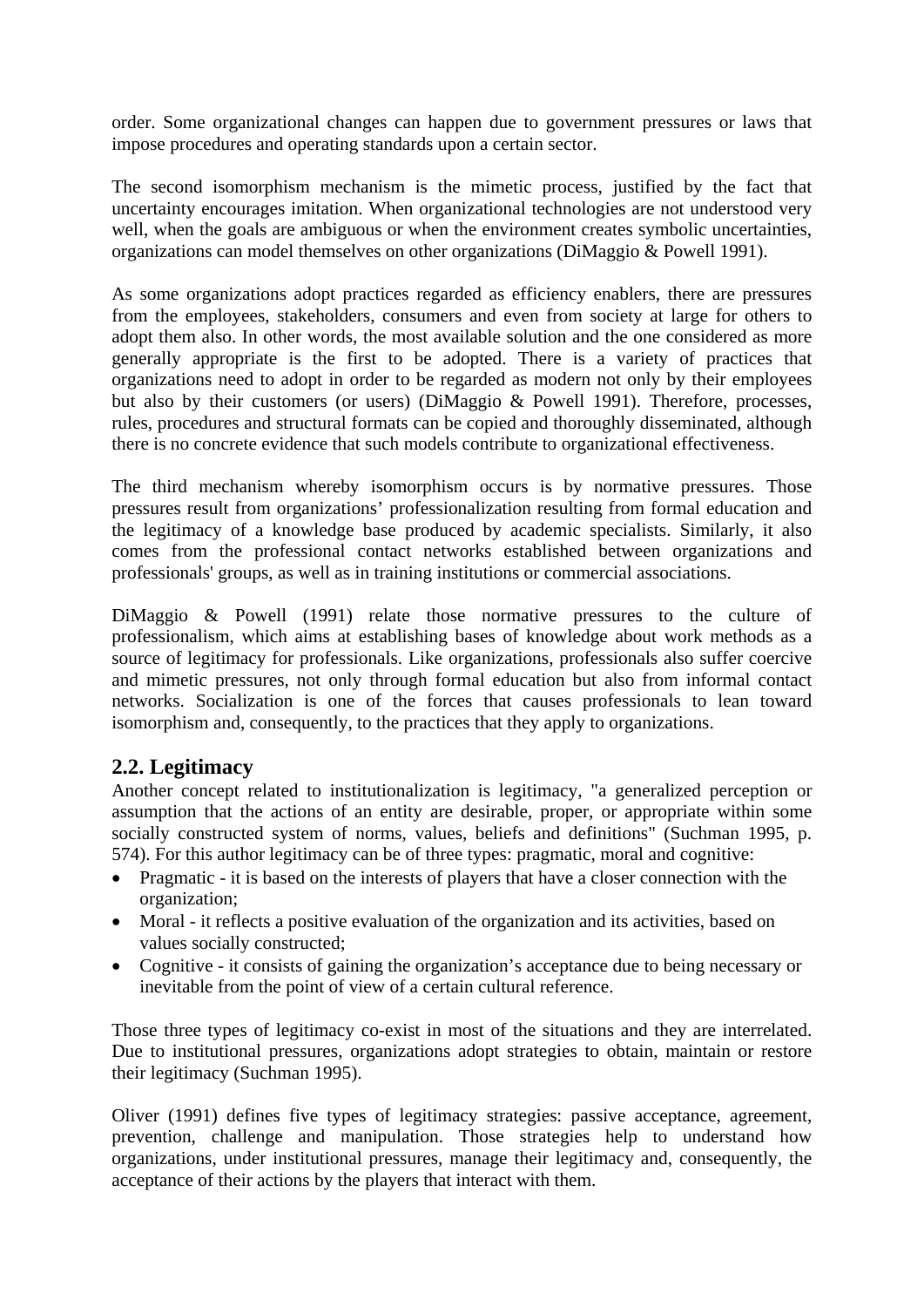# **3. Standards and Standardization**

In a broader sense, a standard is defined as a group of specifications that all the product elements, processes, formats, or procedures under its jurisdiction must comply with (Tassey 2000). David & Greenstein (1990) state that a standard can be understood as a group of technical specifications that a group of suppliers complies with tacitly or as a result of a formal agreement.

David & Steinmueller (1994) classify standards into four categories: reference, minimum quality, interface and compatibility. Compatibility standards, which include interoperability, play an important role in the ITC field, because they are enablers of data exchange among components of a specific system or different inter-organizational systems.

According to Williams et al. (2004), the development and implementation of compatibility standards not only define technically an inter-operational method among the different components of a network, but are mainly a proposal for the future of the complex sociotechnical systems that are the form of an inter-organizational network.

Standards can also be classified according to the processes that led to their establishment. A distinction is frequently made between formal, de facto and de jure standards. Formal standards are created through standardization entities; de facto standards are technologies unified by market mechanisms, and de jure standards are those imposed by law (Hanseth  $\&$ Monteiro 1998).

According to Graham et al. (1995), the standardization process is an attempt to align the interests and business practice expectations of a group of people interested in developing and using the system that will be standardized. Therefore, standardization is not only meant to provide a usable solution but, mainly, to articulate and to align expectations and interests (Williams 1997).

David and Greenstein (1990) argue that in relation to Information Technology (IT), standardization can be defined as the process whereby two or more agents agree and comply with a group of technical specifications of a system, their parts or their functionality, tacitly or as a result of a formal agreement. Consequently, those standards both enable and constrain the several agents' future behavior (Garud, Jain & Kumaraswamy 2000). Therefore, developers of standards should take those effects over the involved agents' future actions into account, because they can influence the degree of adoption of the said standards.

# **4. Interoperability**

Interoperability can be defined as the ability of two or more systems to interact and exchange data according to a defined method, in order to obtain the expected results. IEEE (2000) presents four definitions:

- the ability of two or more systems or elements to exchange information amongst themselves and to use the information exchanged;
- the capacity of equipment units to work together to accomplish useful functions;
- the capacity of heterogeneous equipment, usually manufactured by several suppliers, to work together in a network environment, thanks to compliance with a certain set of standards that fosters work integration, although it cannot guarantee this integration;
- the ability of two or more systems or components to exchange information in a heterogeneous network and to use this information.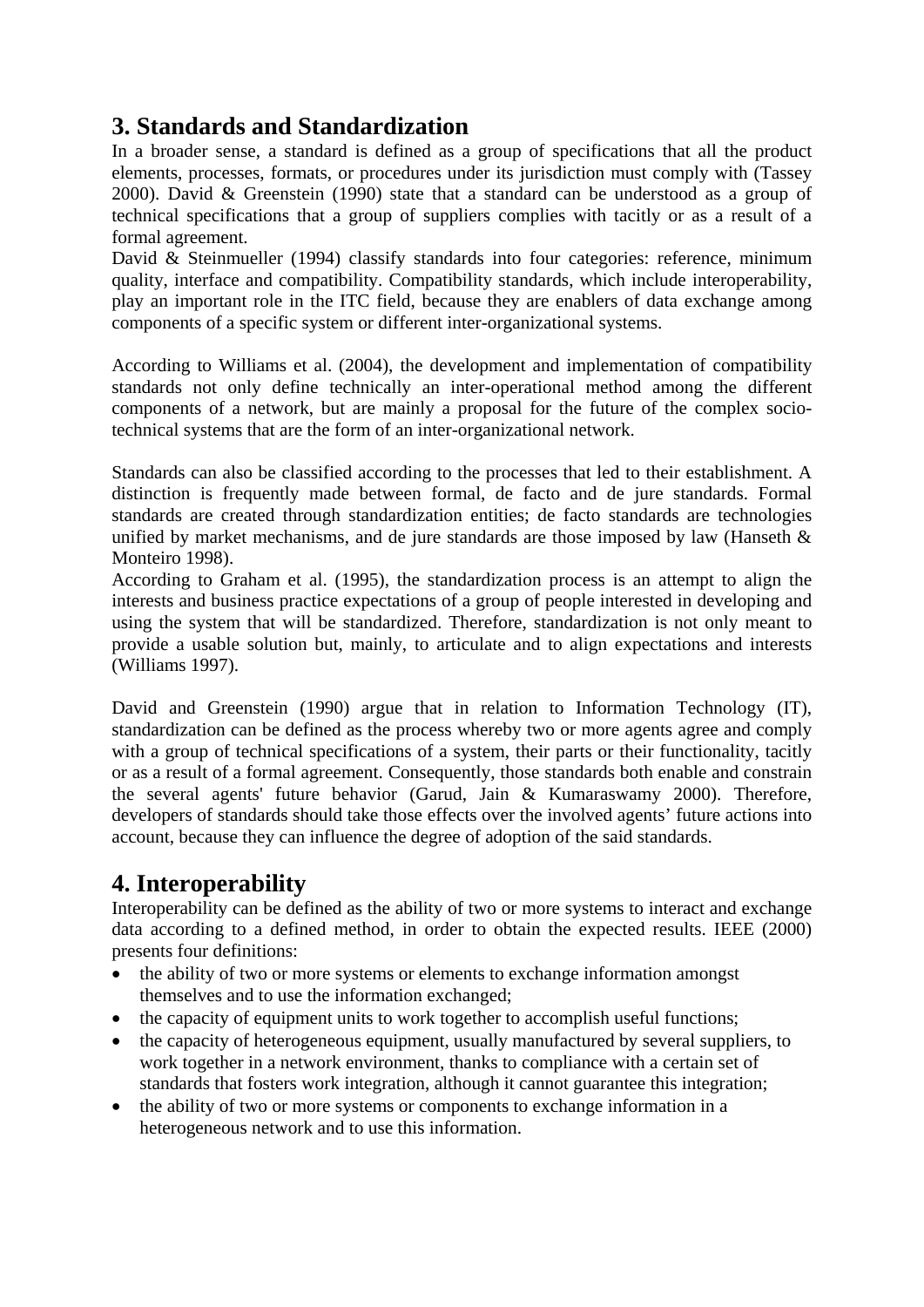Interoperability can bring several benefits, such as enhanced effectiveness (interconnection instead of isolated solutions), efficiency (reduction of the cost of transactions and enhanced participation of the involved agents) and responsiveness (better access to more information, making it possible to solve problems faster) (Landsbergen & Wolken 2001).

However, there are several barriers for organizations to achieve interoperability broadly and effectively. These barriers can be classified as being of a political, organizational, financial or technical nature (Anderseen & Dawes 1991):

- Political definition of the guidelines for the adopted policies; conflicts in the definition of the levels of privacy regarding access to information; predominant organizational culture; ambiguity of the authority regarding collection and use of information; administrative discontinuity;
- Organizational lack of experience and absence of a willingness to share; level of skills of the personnel involved in the processes; organizational culture;
- Financial other agencies' lack of resources for providing information; how the resources are acquired (usually based on the criteria of lowest price rather than of best value);
- Technical hardware and software incompatibility; property rights; insufficient awareness of data generated and stored by the systems; multiple data definitions.

Although information sharing among government agencies is a common objective, the scope of this interoperability is still limited (Dawes & Bloniarz 2001). Though recognizing the importance of sharing and the significant benefits that this offers to policy makers, government organizations and the public at large, government agencies face several technical, organizational and political barriers (Dawes 1996; Landsbergen Jr. & Wolken Jr. 2001; Rocheleau 1997). The summary of the benefits and barriers are presented in table 1.

| Category       | <b>Benefits</b>                                              | <b>Barriers</b>                                          |  |  |
|----------------|--------------------------------------------------------------|----------------------------------------------------------|--|--|
| Technical      | Improvement of data<br>administration                        | Incompatible technologies<br>Inconsistent data structure |  |  |
|                | Contribution to information<br>infrastructure                |                                                          |  |  |
| Organizational | Better support for problem solving                           | Organizational-self interest<br>$\bullet$                |  |  |
|                | Expansion of professional<br>contacts networks               | Dominant professional<br>standards                       |  |  |
| Political      | Expansion of public policies'<br>$\bullet$<br>action context | External influences over<br>$\bullet$<br>decision makers |  |  |
|                | Improvement of public                                        | Power of agency discretion                               |  |  |
|                | accountability                                               | Priority of the programs                                 |  |  |
|                | Better program and service                                   |                                                          |  |  |
|                | coordination                                                 |                                                          |  |  |

**Table 1:** Benefits and barriers of information sharing for electronic government Source: Dawes (1996); Landsbergen Jr. & Wolken Jr. (2001); Rocheleau (1997).

Because of these barriers, it is very important to have a clear perception of the legitimacy and of the relevance of the specifications of standards, to ensure that they can actually be adopted.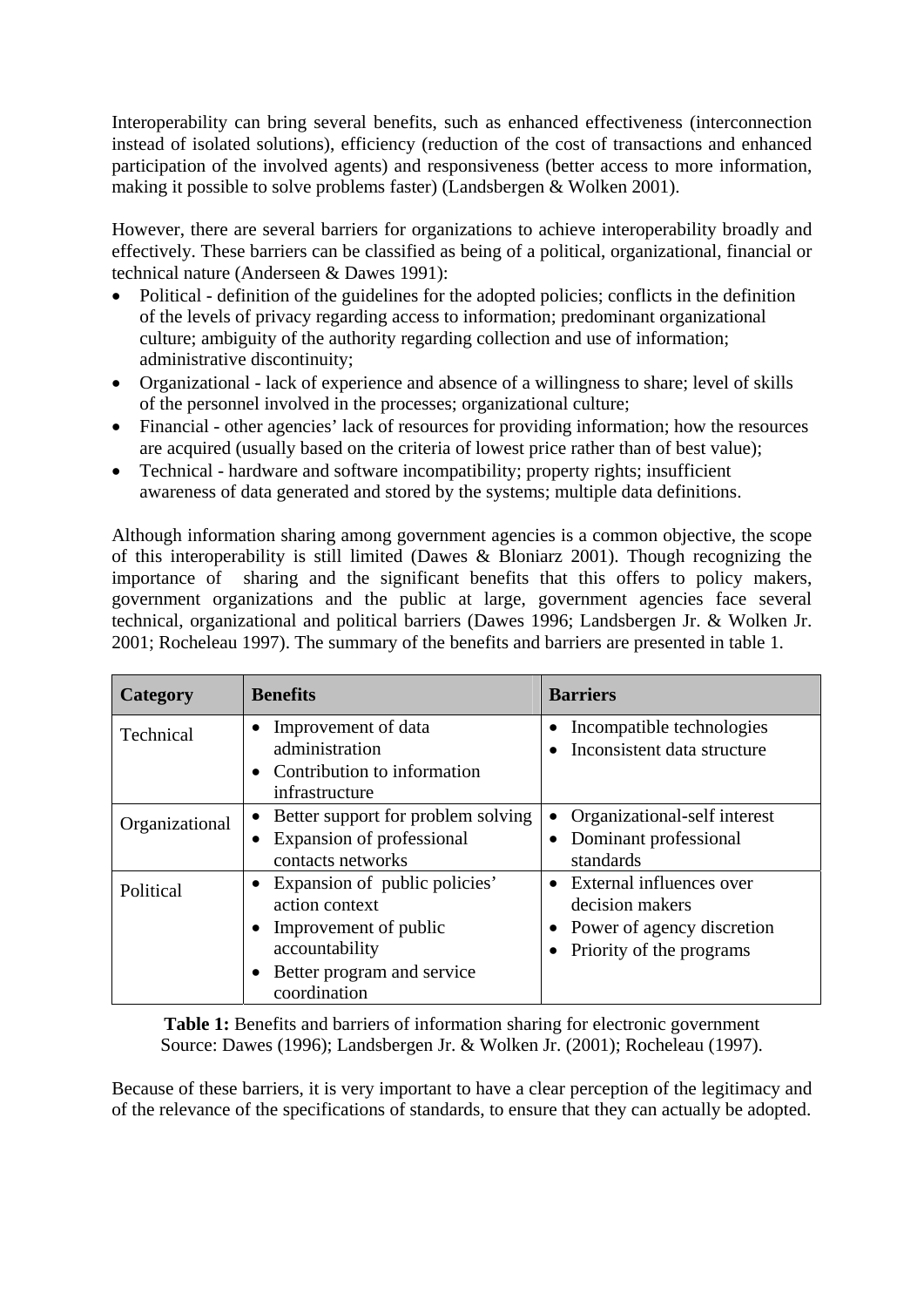# **5. Methodology**

This study consisted of an exploratory qualitative case study (Yin 2001) based on the analysis of documents and of data collected through semi-structured interviews. The research object was the e-PING framework, a set of standards specified by the Brazilian Federal Government for the use of government agencies.

An analysis was carried out of the documents that specify the guidelines of the adopted standards and the reports describing the actions the Government took to implement them. It was also analyzed the syntheses of the questions and answers from the public hearings and consultations held for evaluating the definitions of the specifications. The data collection was complemented with semi-structured interviews conducted with the project's coordinator and with one of its technical assistants, in order to clarify how the decisions regarding the specifications of standards and the strategies adopted for their implementation were taken.

# **6. The e-PING Framework**

#### **6.1. The conception**

e-PING - the Standards for Electronic Government Interoperability - defines a minimum set of assumptions, policies and technical specifications that regulate the use of Information and Communication Technologies (ICT) in the interoperability of electronic government services, establishing the interaction conditions with other government institutions (besides states and municipal districts) and with society. Those standards include five segments: (1) interconnectivity, (2) security, (3) means of access, (4) organization and exchange of information and (5) integration areas for electronic government, as presented in table 2 (e-PING 2006).

| <b>Segments</b>                                 | <b>Covered issues</b>                                                                        |  |  |
|-------------------------------------------------|----------------------------------------------------------------------------------------------|--|--|
| Interconnectivity                               | Conditions for government agencies to connect to each<br>other and to external institutions. |  |  |
| Security                                        | Security aspects to ensure the validity and confidentiality of<br>operations                 |  |  |
| Access means                                    | Devices for access to the services of electronic government.                                 |  |  |
| Organization and exchange of<br>information     | Issues related to the management and transfer of<br>information.                             |  |  |
| Integration areas for<br>electronic government. | New ways of integrating and exchanging information based<br>on the e-PING definitions.       |  |  |

**Table 2**: Definition of e-PING segments

For each one of these segments, there is a process for analysis of the standards that will make up the architecture. That process considers that the selection, approval and classification of the specifications has five levels:

- Adopted (A) evaluated and formally approved;
- Recommended  $(R)$  should be used by the government agencies, but is yet to be formally approved;
- Transition (T) not recommended due to non-compliance with a technical requirement. May be used only temporarily;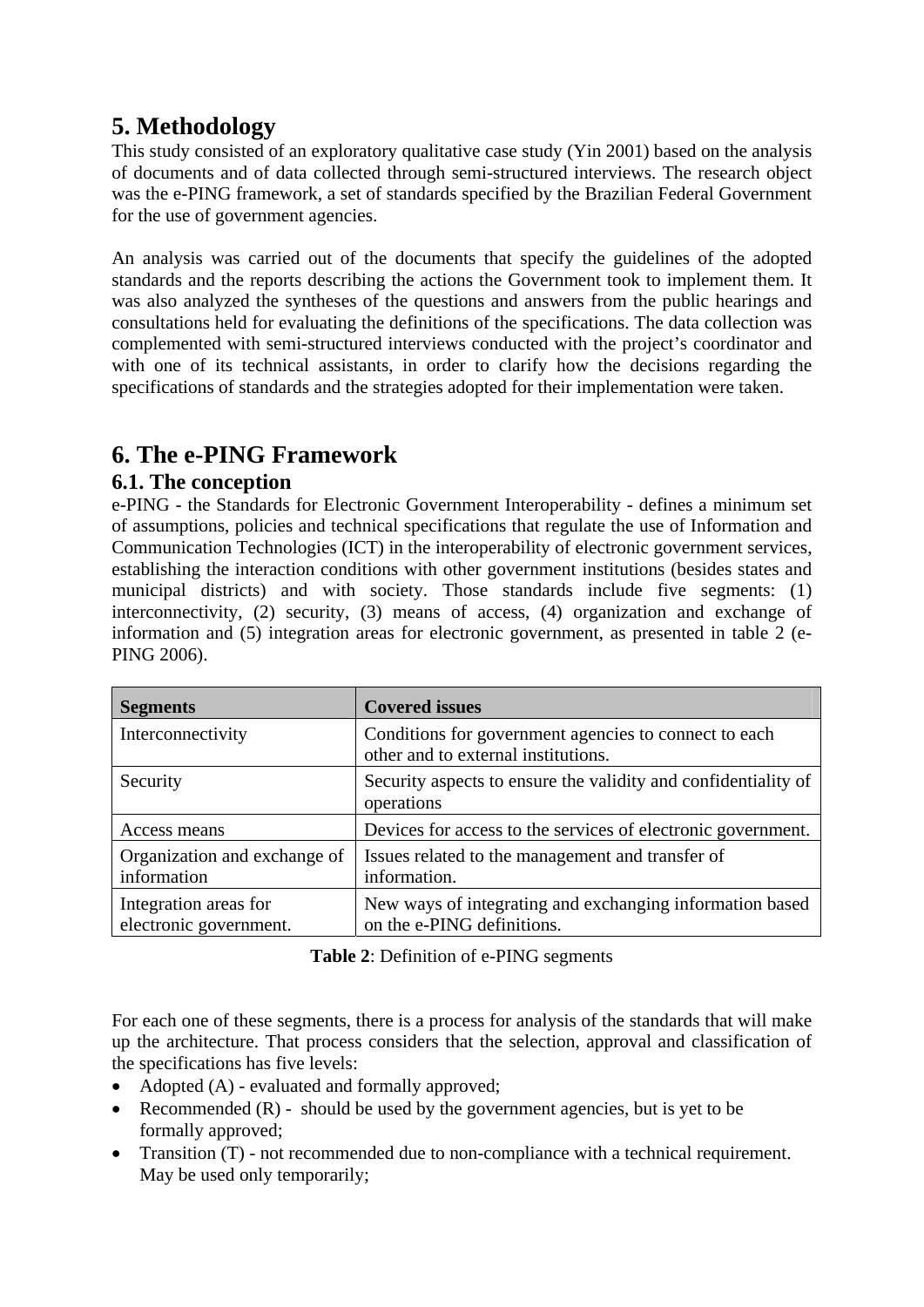- Under evaluation (E) still under evaluation;
- Future evaluation (F) not yet evaluated. Left for future consideration.

In its version 3.0, as of December 2007, e-PING specified 193 standards. Table 3 presents their classifications, grouped by segments.

|                                               | <b>Total of</b><br>specified<br><b>standards</b> | <b>Classification</b> |                             |     |     |                |
|-----------------------------------------------|--------------------------------------------------|-----------------------|-----------------------------|-----|-----|----------------|
| <b>Segments</b>                               |                                                  | (A)                   | (R)                         | (T) | (E) | (F)            |
| Interconnectivity                             | 25                                               |                       | 15                          |     | 6   |                |
| Security                                      | 33                                               |                       | 23                          |     |     | $\overline{2}$ |
| Means of access                               | 120                                              | 21                    | 53                          | 33  | 2   | 11             |
| Organization and<br>exchange of information   | 7                                                | $\overline{2}$        | 3                           |     |     |                |
| Areas and issues for<br>electronic government | 8                                                | 3                     | $\mathcal{D}_{\mathcal{L}}$ |     | 3   |                |
| Total                                         | 193                                              | 31                    | 96                          | 33  | 19  | 14             |

**Table 3:** Classification of the e-PING standards

The e-PING framework is seen as a basic structure for the strategy of electronic government in Brazil and its development was based on the e-GIF project (Government Interoperability Framework) implemented by the British government as from 2000 and currently in its version 6.1 (e-GIF, 2004).

Initially applied to the Brazilian Federal Government's Executive Branch, the framework foresees an exchange of information between the Executive Branch and citizens, state and municipal governments, the Legislative and Judiciary Branches of the federal government, the Public Prosecution service, international organizations, other countries' governments, national and international companies and also NGOs (figure 1).



**Figure 1:** e-PING relationships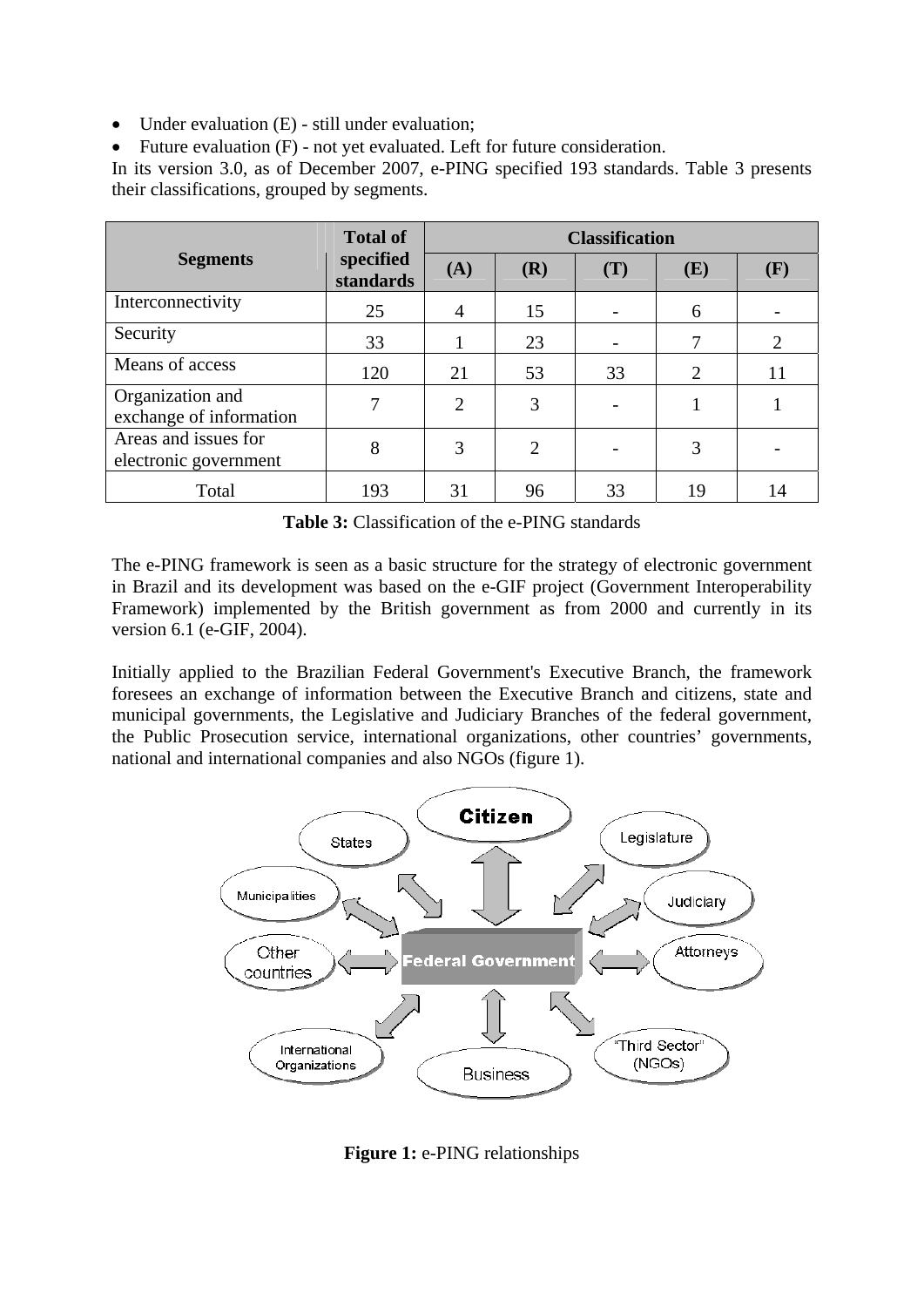e-PING was devised as a compulsory tool for the use of all Executive Branch agencies (in addition to the government-owned companies and other federal entities), applicable to all the new information systems, the legacy systems that incorporate electronic government services or integration among systems, and all other systems that involve electronic services (e-PING 2006).

#### **6.2. Development and implementation**

In June of 2003, a committee of the Brazilian Government visited the United Kingdom with the purpose of becoming acquainted with the e-GIF project. After that visit, an e-PING coordination group was created in November 2003. One month later, the workgroups were formed, with IT professionals from several government agencies.



**Figure 2: e-PING** management model

A workgroup was created for each of the five segments covered by the architecture. Each group is responsible for holding the meetings and the discussions of its area and also for presenting the results to the other groups during the meetings with the coordination group. The coordination group is responsible for supervising the activities of the workgroups and also for presenting and discussing the project with other institutions from the public and private sectors (figure 2). This group also reports to the Electronic Government Executive Committee (CEGE) on the project's progress, through its Executive Secretary.

In January 2004, the workgroups began their discussions to specify the preliminary version of the architecture (version 0) that was released in May. From June to August this document was submitted to public scrutiny via the Internet. During the same period, six public hearings were held; they were attended by more than 600 people. The public scrutiny and hearings added the contributions of public agencies, researchers and ICT suppliers to the specification of the standards, more than 90 suggestions having been submitted. After these were analyzed, the document was updated and the version 1.0 was published in March 2005. In July, a Federal law was passed regulating the use of the architecture (BRAZIL, 2005).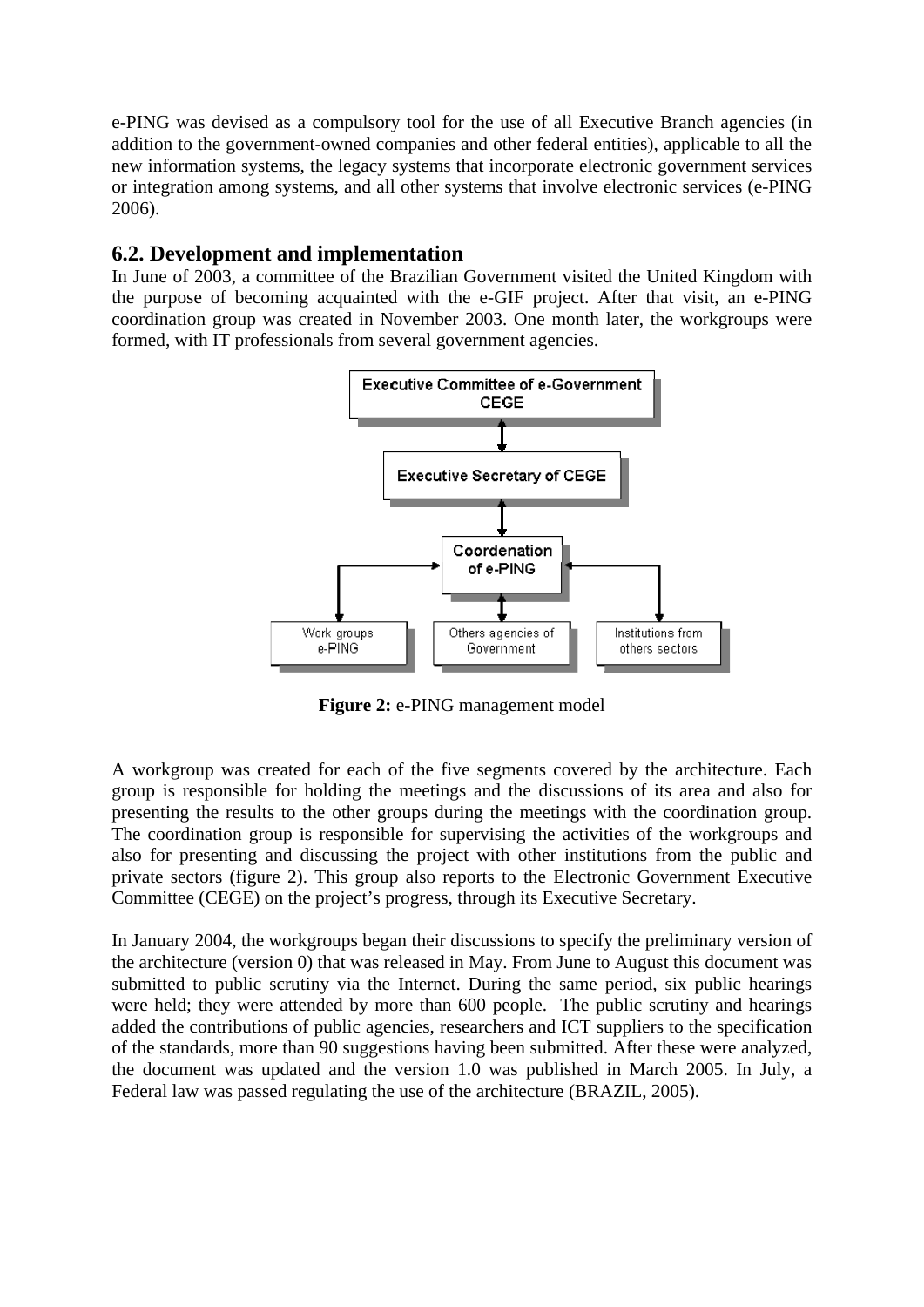The e-PING reference document established the guidelines for implementing interoperability among the several technological solutions used by the Brazilian Government. Those guidelines cover issues such as network security, computational infrastructure, technological requirements, standards for software development, and access to data and information.

As a result of the discussions driven by the workgroups, two other versions were published: the 1.5 one in December 2005 and the 1.9 one in August 2006. The latter was also submitted to public consultation and hearings. After evaluation of the suggestions received, the version 2.0 was published in November 2006. In December, Spanish and English versions (2.01) were released. The version 2.9 was published in October 2007 and was also submitted to public consultation and hearings. After an analysis of the suggestions presented the version 3.0 was released in December 2007.

# **7. Discussion**

One of the project's strong points has been its publishing strategy and discussion. Since its inception and up to the release of the version 3.0, more than 40 national and international presentations about the project were delivered in seminars, workshops and conferences. This lent the project visibility, driving high awareness of its guidelines not only among government managers but also in society at large. The public hearings and consultations were useful to air in a public arena the expectations of all interested agents, while also providing them with the opportunity to contribute to the process, which can help to reduce the conflicts that are likely to arise as the standards are adopted. At the same time, those actions point to the advisability of using legitimacy mechanisms through a prevention strategy. By publishing the specifications of the standards and making them available for discussion through public consultations and hearings, the project's coordinators tried to eliminate further issues regarding the effectiveness of the implementation of the architecture or issues related to the prevalence of the government's interests in its definition.

The definition of the e-PING framework was originally based on the e-GIF standards established by the British government. Additionally, the technologies adopted by the Brazilian government (such as XML and web services, for instance) are regarded as *de facto*  standards, which can cause the managers be more willing to adopt e-PING. Those actions can be seen as manifestations of mimetic isomorphism. Before a complex process such as the specification of standards, the adoption of already consolidated models and technologies reduces the possibility of failure and increases the involved players' level of trust in the project. Consequently, the perception of the legitimacy of the actions of the workgroups also rises.

The workgroups' member are ICT professionals from several government agencies that meet to specify the standards that will make up the architecture. Those professionals, due to their formal education and previous experiences, end up establishing a process of normative isomorphism. The current pressures regarding the level of professionalization required in their functions and the socialization of their experiences drives the isomorphism of these professionals and, consequently, of the practices adopted in their organizations. Finally, this homogenization reflects the construction of the architecture during the professionals' interaction in the workgroups.

96 of e-PING's 193 specified standards, or about 49.74% of the total, are classified as recommended (R). Only 31 (or very slightly more than 16%) are defined as adopted (A). This means that even though the project has already been under way for some four years, the level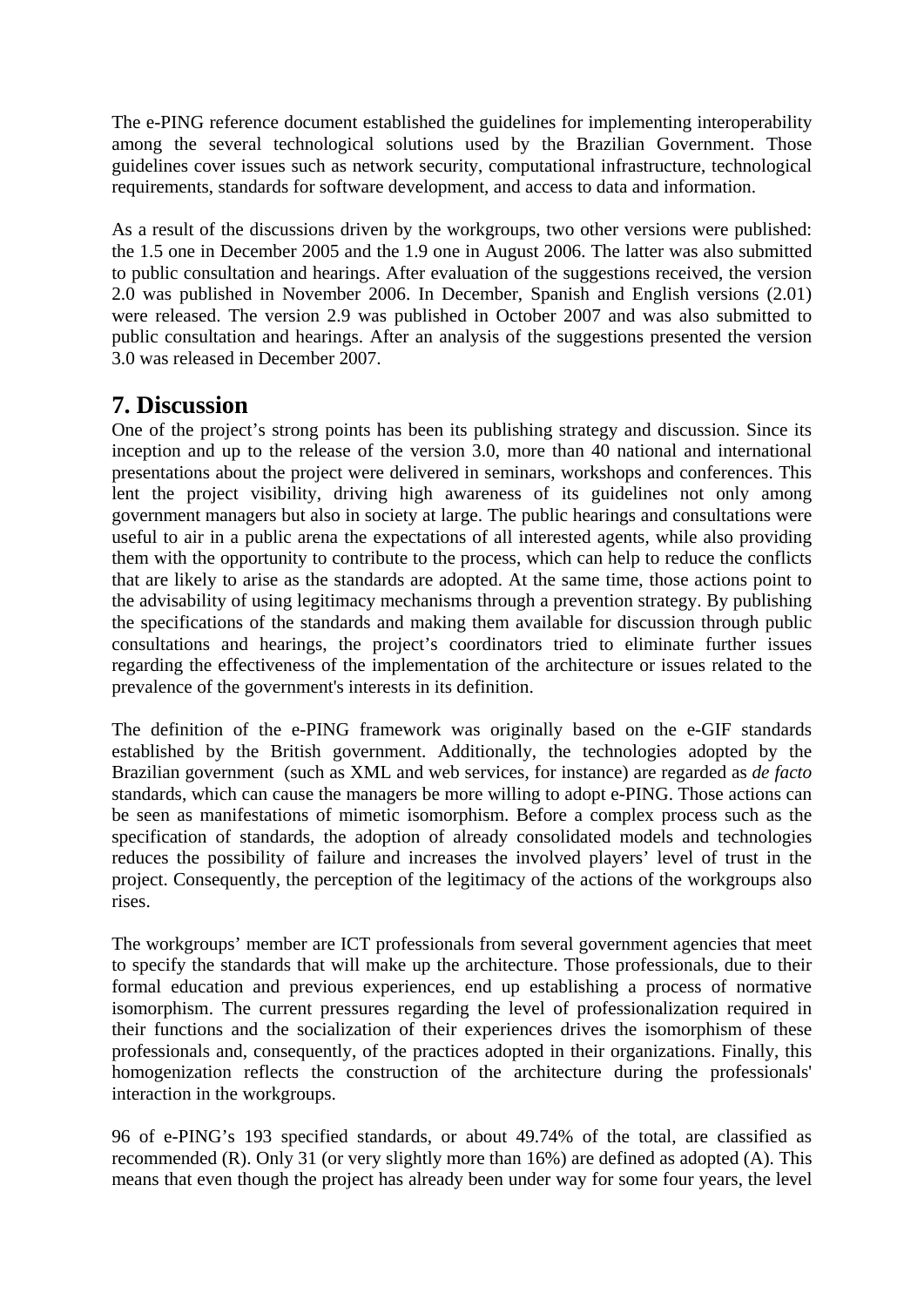of standards defined as adopted is relatively low. ICT managers may regard this situation as an inhibiting factor, because only a small part of the specified standards has already been formally approved. However, thanks to the Federal Government passing a law that makes adoption of the architecture by the agencies of the Executive Branch mandatory as from July 2005, they will have to adopt it regardless of that perception. This situation can be described as coercive isomorphism, though in this case the coercive pressure applies to government agencies, which will have to adopt the standards, rather than to the workgroups.

#### **8. Conclusions**

It is difficult to develop and implement standards. Some advance no further than their development phase, due to problems in the process of articulation of the discussions and definitions. Others, although specified, are not adopted as a result of construction or institutionalization processes.

The dynamics of standardization, a continuous process of evolution and adaptation, also encompass constant tension between the definition of standards and the flexibility and necessary generalization for the standards to last and be adopted. It is necessary, therefore, to achieve full institutionalization of the process and a perception among the agents affected by the standardization of the legitimacy of the actions taken during the specification of the standards.

The main results of this case study are the identification of several actions in which isomorphism is present and of several legitimacy mechanisms used by the Brazilian government to institutionalize the development and implementation processes of the e-PING framework. It was also identified certain aspects of those actions that can influence adoption of the standards and how this influence may come about.

Certain issues can be suggested for future studies, such as investigating whether the legitimacy mechanisms are really being used to improve the specifications of the architecture through the discussion and involvement of the agents affected by these standards. Another issue is whether isomorphism practices and the legitimacy strategies can effectively drive the institutionalization process of the standards or whether those actions are not sufficient to drive the establishment of these standards and their full subsequent adoption.

# *References*

- Akbulut, A., "An investigation of the factors that influence electronic information sharing between state and local agencies", Ph.D. Dissertation Thesis. Louisiana State University, 2003.
- Andersen, D., and Dawes, S., "Government information management. A primer and casebook", Englewood Cliffs, NJ: Prentice Hall, 1991.
- BRASIL. "Portaria normativa de 14 de julho de 2005". Institucionaliza os Padrões de Interoperabilidade de Governo Eletrônico - e-PING, no âmbito do Sistema de Administração dos Recursos de Informação e Informática – SISP, cria sua Coordenação, definindo a competência de seus integrantes e a forma de atualização das versões do Documento. Diário Oficial da União, Brasília, DF, July 15, 2005.
- David, P., and Greenstein, S., "The economics of compatibility standards: an introduction to recent research", The Economics of Innovations and New Technology, 1 (1-2), pp. 3-41, 1990.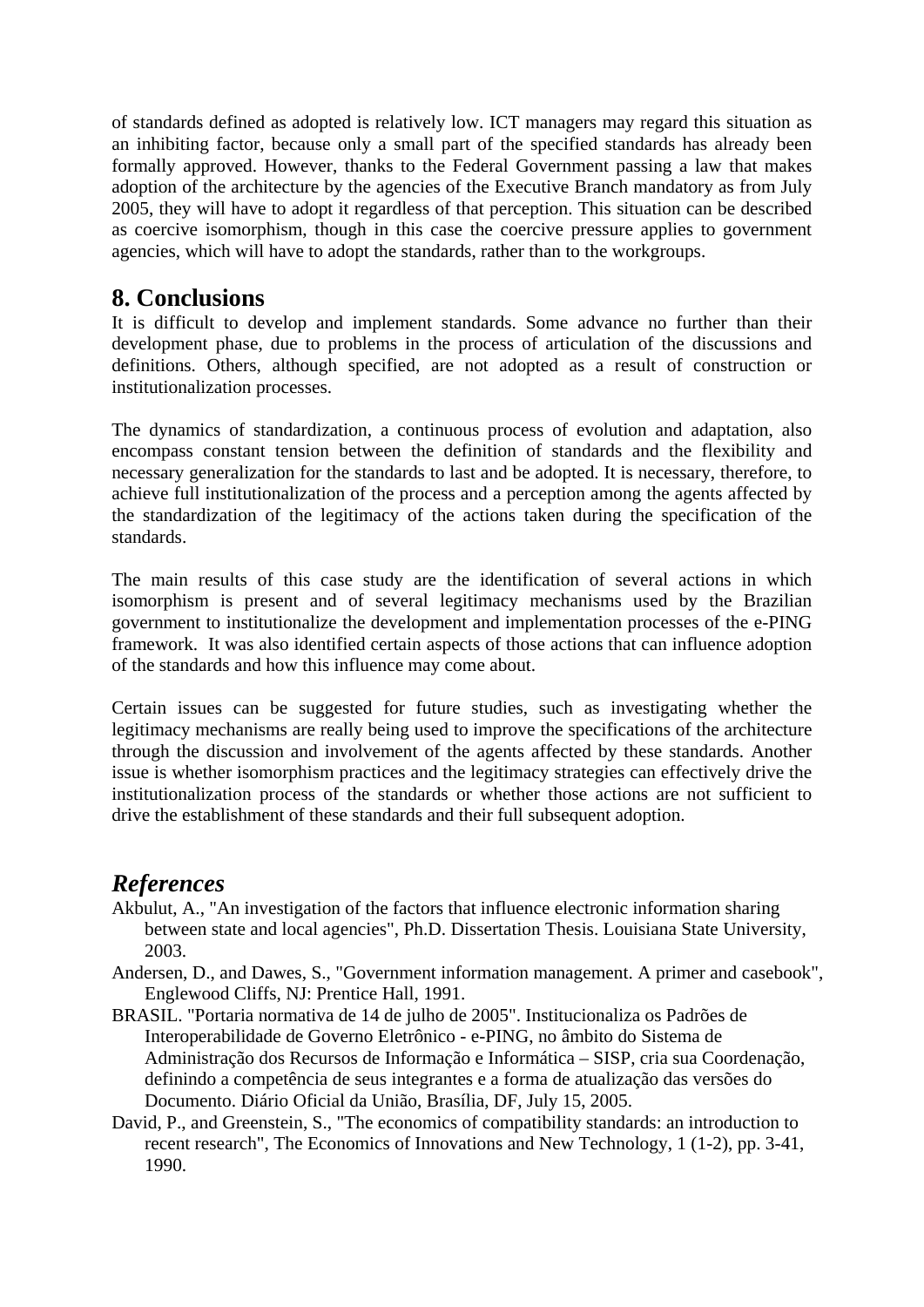- David, P., and Steinmueller, W., "Economics of compatibility standards and competition in telecommunication networks", Information Economics and Policy, 6(3-4): pp. 217-241, 1994.
- Dawes, S., "Interagency information sharing: expected benefits, manageable risks", Journal of Policy Analysis and Management, Vol. 15, No. 3, pp. 377-394, 1996.
- Dawes, S., and Bloniarz, P., "Knowledge networking in the public sector", New York: Center for Technology in Government, State University of New York at Albany/SUNY, 2001.
- DiMaggio, P., and Powell, W., "The iron cage revisited: institutional isomorphism and collective rationality in organizational fields", In W. W. Powell & P. J. DiMaggio (Eds.). The new institutionalism in organizational analysis. Chicago: The University of Chicago Press, 1991.
- e-GIF, "e-Government Interoperability Framework", Office of the e-Envoy Cabinet Office, UK, 2004.
- e-PING, "Padrões de interoperabilidade de governo eletrônico", Executive Committee for Electronic Government – Brazilian Government, 2006.
- EPAN EUROPEAN PUBLIC ADMINISTRATION NETWORK, "Key principles of interoperability architecture", Ireland, 2004.
- Garud, R., Jain, S., Kumaraswamy, A., "Institutional Entrepreneurship in the Sponsoring of Common Technological Standards: The Case of Sun Microsystems and Java", Academy of Management Journal, 2000.
- Graham, I., Spinardi, G., Williams, R., Webster, J., "The Dynamics of EDI Standard Development", Technology Analysis & Strategic Management, 7(1): pp. 3-20, 1995.
- Hanseth, O., Monteiro, E., "Standards and standardization processes", In: Understanding information infrastructure, 1998 (manuscript).
- Hoffman, A., "Institutional evolution and change: environmentalism and the U.S. chemical industry", Academy of Management Journal, Vol. 42, no. 4, pp. 351-371, 1999.
- IEEE Standards Information Network, "IEEE 100: The authoritative dictionary of IEEE standards terms", 7th edition. New York, NY: IEEE, 2000.
- Jepperson, R., "Institutions, Institutional Effects, and Institutionalization", In: The New Institutionalism in Organizational Analysis, W.W. Powell and P. J. DiMaggio (eds.), University of Chicago Press, Chicago, 1991, pp. 143-163.
- Landsbergen Jr, D., Wolken Jr, G., "Realizing the promise: government information systems and the fourth generation of information technology", Public Administration Review. Vol. 61 (2), pp. 205-218, March/April, 2001.
- Oliver, C., "Strategic Responses to Institutional Processes", Academy of Management Review, 16(1), 1991, pp. 145-180.
- Powell, W., "Expanding the scope of institutional analysis", In W. W. Powell & P. J. DiMaggio (Eds.). The new institutionalism in organizational analysis. Chicago: The University of Chicago Press, 1991.
- Powell, W., DiMaggio, P., "The new institutionalism in organizational analysis", Chicago: Chicago Press, 1991.
- Rocheleau, B., "Governmental information systems problems and failures: a preliminary review", Public Administration and Management: An Interactive Journal, 2:3, 1997.
- Scott, W., "Institutions and organizations", 2nd ed. Thousand Oaks: Sage, 2001.
- Suchman, M., "Managing Legitimacy: Strategic and Institutional Approaches", Academy of Management Review, 20(3), 1995, pp. 571-611.
- Tassey, G., "Standardization in technology-based markets", Research Policy, 29(4-5): pp. 587- 602, 2000.